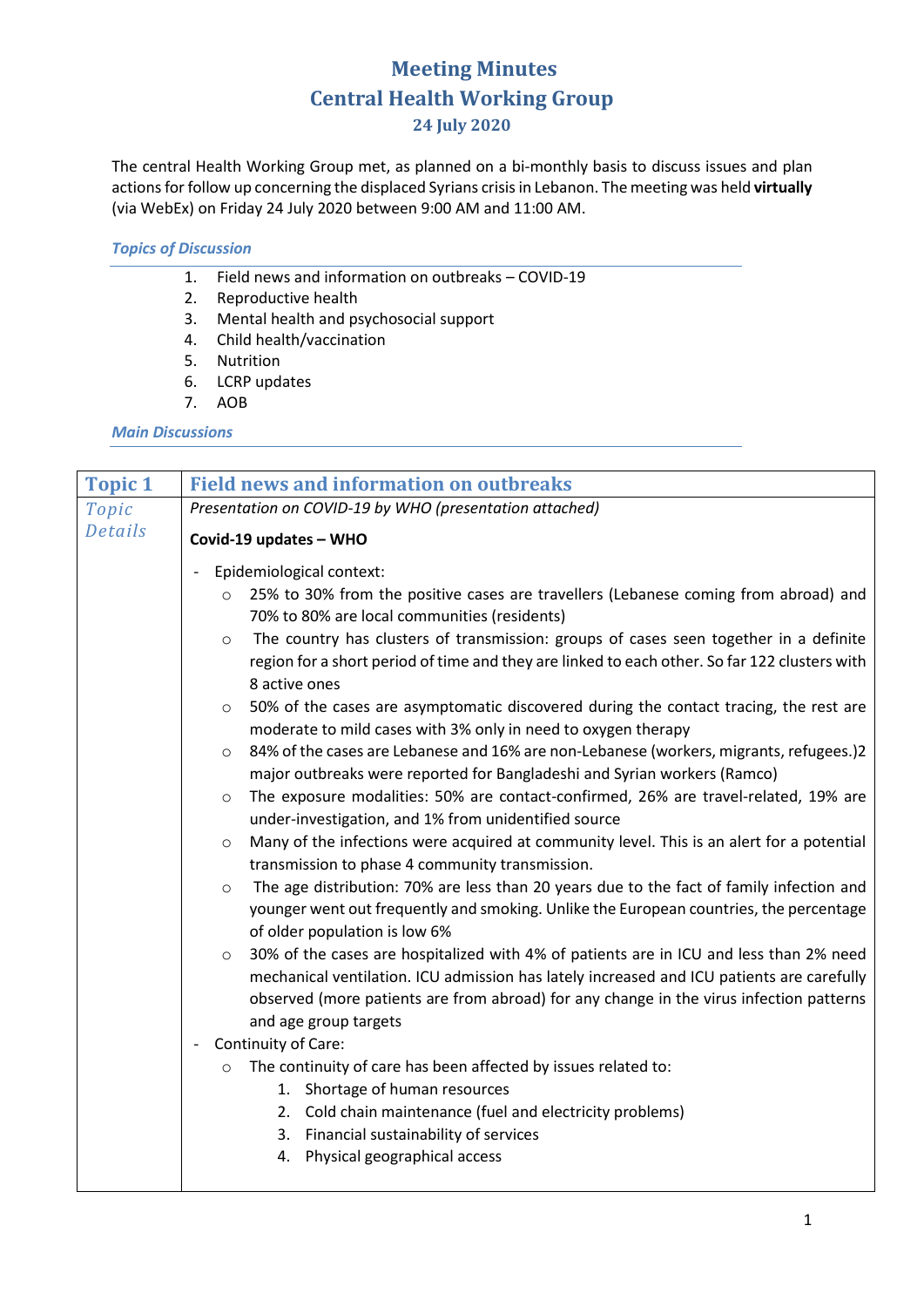|                              | $\circ$            | Discussion are active with the ministry to support the cold chain maintenance in order not                                                              |
|------------------------------|--------------------|---------------------------------------------------------------------------------------------------------------------------------------------------------|
|                              |                    | to lose the vaccines quality                                                                                                                            |
|                              |                    | WHO transmission scenarios:                                                                                                                             |
|                              | $\circ$            | Lebanon is in phase 3 of cluster of transmission and one step ahead of entering the phase                                                               |
|                              |                    | 4 of community transmission                                                                                                                             |
|                              | $\circ$            | What is currently seen in the country is increase in the number of cases from local                                                                     |
|                              |                    | transmission and they are not linked to each other which is an index in favor with the<br>community transmission in the different areas of the country. |
|                              | $\circ$            | Based on the Oxford model that considers the population size, population demographics,                                                                  |
|                              |                    | and the public health measures adopted in the country Lebanon is on its phase 3 where                                                                   |
|                              |                    | mortality is spread on a longer period. If the lock down measures are totally lifted in the                                                             |
|                              |                    | country, the health care system will not be able to cope with the intense increase in cases.                                                            |
|                              |                    | All efforts are toward containing the cases, isolate the positive ones, and referral to                                                                 |
|                              |                    | treatment the cases that need to.                                                                                                                       |
|                              |                    | Mitigation measures for Phase 4:                                                                                                                        |
|                              | $\circ$            | Reinforce awareness activities                                                                                                                          |
|                              | O                  | Aggressive surveillance activities                                                                                                                      |
|                              | $\circ$            | Intensify risk communication and community engagement                                                                                                   |
|                              | O                  | Rigorous infection prevention and control in health facilities                                                                                          |
|                              | $\circ$            | SOPs for referral, home care, and protocols for quarantined                                                                                             |
|                              | $\circ$            | Ensure enough PPEs are available (with major focus on health-care workers)<br>More designated hospital for Covid-19 in case of a surge in cases         |
|                              | $\circ$<br>$\circ$ | Support for the laboratory by testing kits and PPEs (quality assurance RHUH, academic                                                                   |
|                              |                    | centers waiting for their certificates, and 25 waiting to do the test of external quality                                                               |
|                              |                    | assurance)                                                                                                                                              |
|                              | $\circ$            | Discussion with the syndicate of lab to establish an external quality assurance team                                                                    |
| $\overline{\phantom{a}}$     |                    | Response indicators:                                                                                                                                    |
|                              | $\circ$            | Set of indicators for the 8 pillars established with the MoPH                                                                                           |
|                              | $\circ$            | 42 laboratories are now doing the PCR tests                                                                                                             |
| $\qquad \qquad \blacksquare$ |                    | Mortality rate:                                                                                                                                         |
|                              | O                  | All the deaths till now had serious medical conditions and are linked to age and secondary<br>health conditions                                         |
|                              |                    | 2 asymptomatic cases linked and investigation is done by careful consideration to their                                                                 |
|                              | $\circ$            | medical charts and files. These 2 cases were atypical in term of age group and degree of                                                                |
|                              |                    | exposure                                                                                                                                                |
|                              | $\circ$            | Rumors about an imported virus strain that is more virulent than previous ones                                                                          |
|                              |                    | circulating: Second round of genetic sequencing is being done in Lebanon to track any new                                                               |
|                              |                    | virus strains because till now 2 main virus strains have been determined (similar to viruses                                                            |
|                              |                    | circulating in Turkey and UAE)                                                                                                                          |
|                              |                    | Hospital capacities:                                                                                                                                    |
|                              |                    | WHO has done an assessment of the public hospital capacities and the report will be soon<br>shared                                                      |
|                              | $\circ$            | On paper 460 beds are available for Covid-19                                                                                                            |
|                              | O                  | Beds currently available for Covid-19: 23 in RHUH, 9 in Nabatieh Governmental hospital,                                                                 |
|                              |                    | 6 in Zahle Governmental Hospital with 20 potential additional beds to be established by                                                                 |
|                              |                    | the UNHCR                                                                                                                                               |
|                              | O                  | List of private hospitals is currently being updated with the MoPH, and the problem to                                                                  |
|                              |                    | deal with in the public system is with the insufficient numbers of trained health care                                                                  |
|                              |                    |                                                                                                                                                         |
|                              |                    | workers                                                                                                                                                 |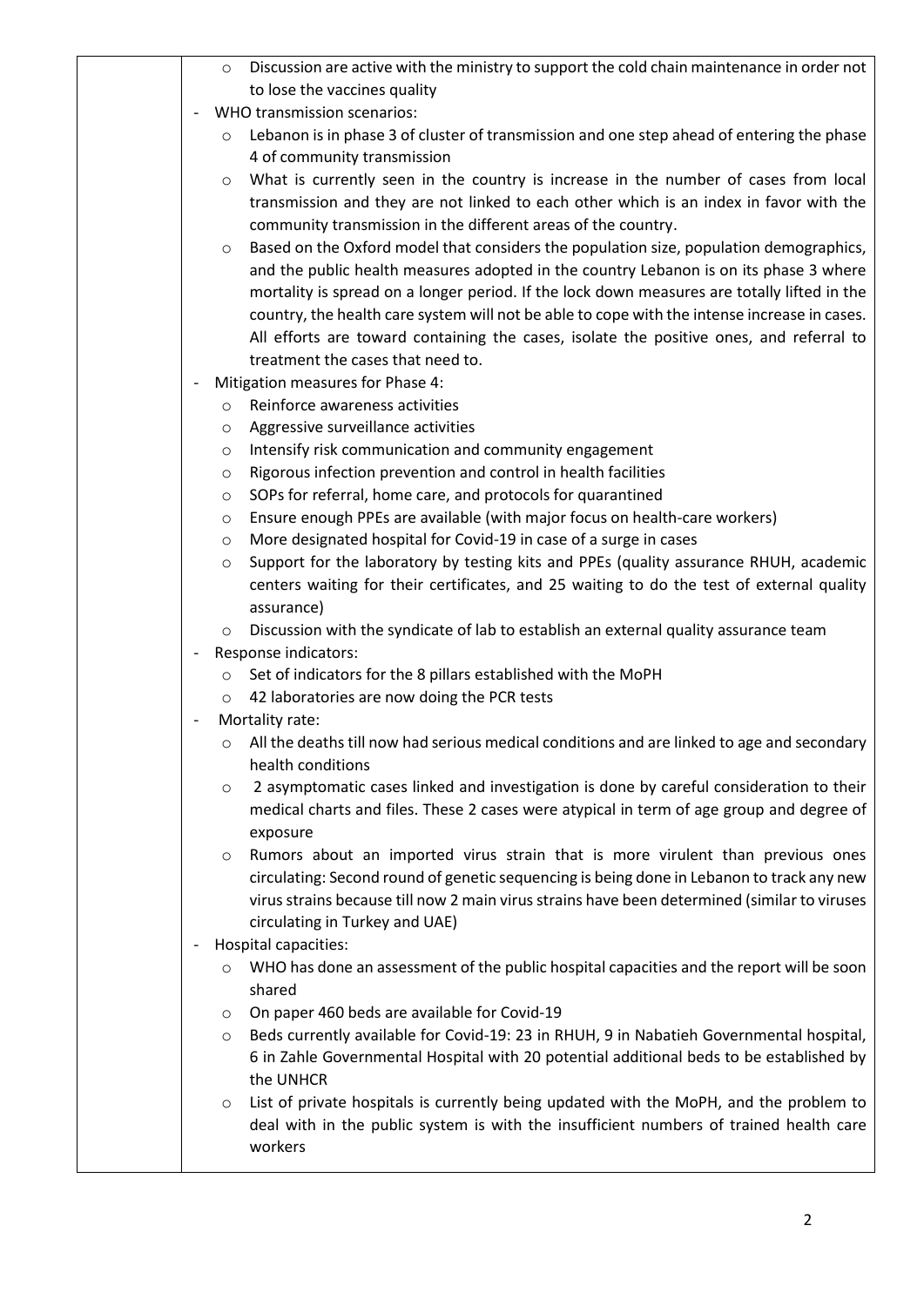| The 2 major problems are: shortage in medical equipment not available for the private sector due |
|--------------------------------------------------------------------------------------------------|
| to financial restrictions, and the human resources                                               |

| <b>Topic 2</b> | <b>Reproductive health</b>                                                                                                                                                         |  |  |  |  |  |  |  |
|----------------|------------------------------------------------------------------------------------------------------------------------------------------------------------------------------------|--|--|--|--|--|--|--|
| Topic          | <b>WHO</b>                                                                                                                                                                         |  |  |  |  |  |  |  |
| Details        | Few projects that WHO is working on:                                                                                                                                               |  |  |  |  |  |  |  |
|                | Documenting best practices for RH services during Covid-19<br>$\circ$                                                                                                              |  |  |  |  |  |  |  |
|                | Develop a plan of actions for the continuity of reproductive, maternal, neonatal, child,<br>$\circ$<br>and adolescent health                                                       |  |  |  |  |  |  |  |
|                | Revision of the essential list of RH medications and compare it to WHO essential<br>$\circ$<br>medications list                                                                    |  |  |  |  |  |  |  |
|                | Project on Robson Classification System for C-sections.<br>$\circ$                                                                                                                 |  |  |  |  |  |  |  |
|                | <b>UNFPA</b>                                                                                                                                                                       |  |  |  |  |  |  |  |
|                | Launch a campaign on RH in partnership with the MoPH and key UN agencies in response to                                                                                            |  |  |  |  |  |  |  |
|                | the decrease in RH utilization rate in the PHCs comparing data this year to the previous one                                                                                       |  |  |  |  |  |  |  |
|                | Campaign focus: continuity of care and preventive measures taken for Covid-19 at the PHCs to<br>encourage people to access the services                                            |  |  |  |  |  |  |  |
|                | 4 regional Workshops to stress on Covid-19 and pregnancy with the Lebanese Society of<br>Obstetric and Gynaecologist in North, South, mount-Lebanon, Bekaa, and Beirut             |  |  |  |  |  |  |  |
|                | Continuing training on family planning counselling to have enough trained midwives and in                                                                                          |  |  |  |  |  |  |  |
|                | agreement with the MoPH family planning counselling and commodities will be available in<br>the public hospitals. The MoPH will be tracking the indicators on commodities usage by |  |  |  |  |  |  |  |
|                |                                                                                                                                                                                    |  |  |  |  |  |  |  |
|                | following the hospital data and monthly reports will be generated. This to be started with 14                                                                                      |  |  |  |  |  |  |  |
|                | governmental hospital and extended later for many public hospitals. This project is in                                                                                             |  |  |  |  |  |  |  |
|                | partnership with the order of midwives                                                                                                                                             |  |  |  |  |  |  |  |

| Topic 3 | <b>Mental health and psychosocial support</b> |  |  |  |  |
|---------|-----------------------------------------------|--|--|--|--|
| Topic   | No updates were provided                      |  |  |  |  |
| Details |                                               |  |  |  |  |

| <b>Topic 4</b> | <b>Child health/vaccination</b>                                                                                                                                                                                                                                                                                                                                                                                                                                                                                                                                                                                                                                                                                                                                                                                                                                                                                                                                                                                                                                |  |  |  |  |  |
|----------------|----------------------------------------------------------------------------------------------------------------------------------------------------------------------------------------------------------------------------------------------------------------------------------------------------------------------------------------------------------------------------------------------------------------------------------------------------------------------------------------------------------------------------------------------------------------------------------------------------------------------------------------------------------------------------------------------------------------------------------------------------------------------------------------------------------------------------------------------------------------------------------------------------------------------------------------------------------------------------------------------------------------------------------------------------------------|--|--|--|--|--|
| Topic          | <b>MoPH</b>                                                                                                                                                                                                                                                                                                                                                                                                                                                                                                                                                                                                                                                                                                                                                                                                                                                                                                                                                                                                                                                    |  |  |  |  |  |
| Details        | The immunization services have been resumed since May 2020 and there is an increase<br>$\overline{\phantom{a}}$<br>by 37% in the number of vaccinated children and the reporting is one line<br>Ongoing process for the phase 2 national immunization campaign with UNICEF, CRD, and<br>$\overline{\phantom{a}}$<br>WHO with 2 separate media campaigns for routine immunization and measles<br>immunization<br>Major challenge is in the electricity problems cut off in the PHCs and its effect on the<br>$\overline{\phantom{a}}$<br>vaccines<br>Second and third batches of PPEs were distributed to the PHCs with UNICEF and IMC.<br>UNFPA will provide 82 dispensaries who provide RH services with PPEs<br>Inventory for essential medications has been developed and linked to the PHENICS<br>Screening for Covid-19 is done in all the PHCs<br>$\overline{\phantom{a}}$<br>Information on Covid-19 have been disseminated to all PHCs using the different<br>platforms<br>Monitoring field visits to all PHCs have been resumed by field coordinators |  |  |  |  |  |
|                |                                                                                                                                                                                                                                                                                                                                                                                                                                                                                                                                                                                                                                                                                                                                                                                                                                                                                                                                                                                                                                                                |  |  |  |  |  |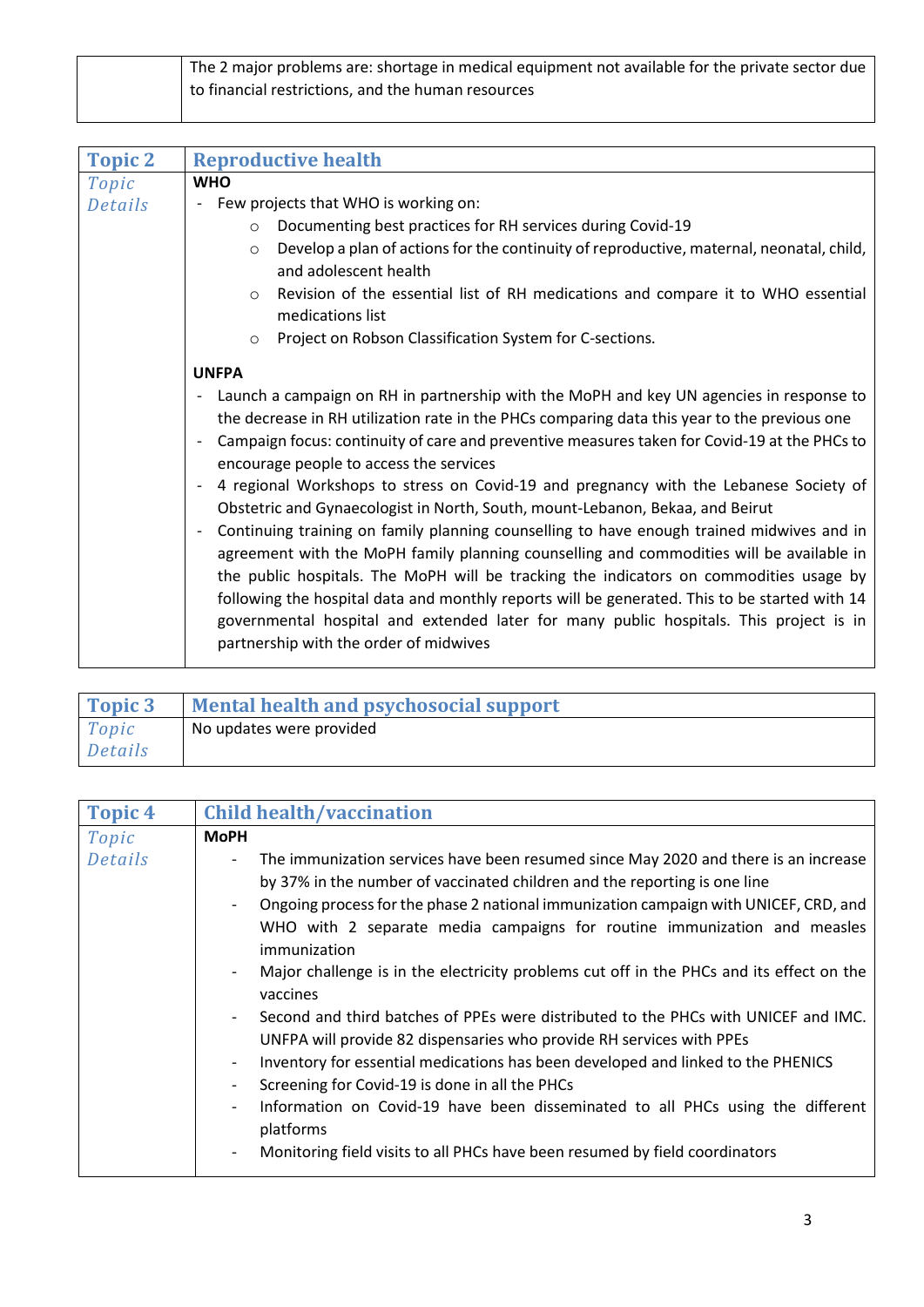| Topic 5 | <b>Nutrition</b>                                                                                                                                                                                  |
|---------|---------------------------------------------------------------------------------------------------------------------------------------------------------------------------------------------------|
| Topic   | <b>UNICEF</b>                                                                                                                                                                                     |
| Details | Preparing a nutrition survey with the different stakeholders as cases for malnutrition are<br>expected to increase considering the current situation to get evidence on the nutritional<br>status |

| <b>Topic 6</b>          | <b>LCRP 2017-2020 updates</b>                                                                                                                                                                                                                                                                                                                                                                                                                                                                                                                                                                                                                                         |
|-------------------------|-----------------------------------------------------------------------------------------------------------------------------------------------------------------------------------------------------------------------------------------------------------------------------------------------------------------------------------------------------------------------------------------------------------------------------------------------------------------------------------------------------------------------------------------------------------------------------------------------------------------------------------------------------------------------|
| Topic<br><b>Details</b> | <b>Inter-Agency Health Sector Coordinator</b><br>Presentation on continuity of care and contingency indicators as an analysis of the current<br>situation with Covid-19 (presentation is attached)                                                                                                                                                                                                                                                                                                                                                                                                                                                                    |
|                         | The continuation of care of PHC and SHC was mainly affected by the economic crisis, the<br>$\overline{\phantom{a}}$<br>Covid-19 situation and the monitory situation comparing this year to the previous one. This<br>noticed<br>the<br>following<br>by<br>contingency<br>indicators:<br>is<br>1- decrease in the number of PHC beneficiaries for basic services by 37% in May 2020<br>compared to May 2019 although there is an increase by 12% from April 2020 to May 2020<br>2-decrease in the number of PHC consultations outside the MOPH network by 38% June<br>2020 compared to June last week although 9.5% increase is noticed from May 2020 to June<br>2020 |
|                         | 3-14% decrease in the MMUs consultations comparing this June to June last year with no<br>changes seen from May 2020 to June 2020<br>4-increase by 17% in the number of vaccinated children from April to May 2020<br>5-Gaps in medications availability: 12% out of stock medications for chronic diseases, 20%<br>for acute diseases, gap in specialized mental health services especially in North and South,<br>and cases of malnutrition are expected to be increased                                                                                                                                                                                            |
|                         | 6-23% increase in the number of Syrian refugees receiving financial support for improved<br>access to hospital care although there is 12% decrease comparing June 2020 to June 2019<br>7-34% increase in the MOPH hospital admission for Lebanese with no changes seen<br>comparing June 2020 to June 2019<br>Gaps in the health sector are also noticed with a shortage by 12% in the chronic<br>medications, 20% for acute diseases, and disruption for dialysis and blood diseases activities                                                                                                                                                                      |
|                         | with a gap expected to be extended till end of 2021<br>The planning process of the LCRP for 2021 is ongoing by many multistage activities to take<br>$\overline{\phantom{a}}$<br>place all over 2020 and until the end of 2021. The planning process for 2021 will be focusing<br>on adjusting the suspected log frames and the response plans in line with the overall<br>strategy as well as monitoring and evaluation framework draft and SRP guidance finalized<br>The agency will seek more engagement from national NGOs                                                                                                                                        |
|                         | UNHCR will be revising the hospital cost sharing plan for Syrian refugees considering the<br>economic crisis and the Covid-19 situation. The UNHCR will increase their paying shares to<br>the hospitals and in parallel decrease the amount that the refugees will have to pay. This<br>will be based on assessment to the hospitals on the bulk of refugee's patients they receive<br>with monitoring for 3 months for the service utilization                                                                                                                                                                                                                      |

| Topic 7 | <b>AOB</b> |                                                                                                                                                                                                                          |
|---------|------------|--------------------------------------------------------------------------------------------------------------------------------------------------------------------------------------------------------------------------|
| Topic   | <b>WHO</b> |                                                                                                                                                                                                                          |
| Details |            | Following an assessment of the prison status and to increase preparedness and<br>monitor any outbreak between inmates in the prison, WHO has provided a team of 5<br>nurses to operate the isolation site in the prison. |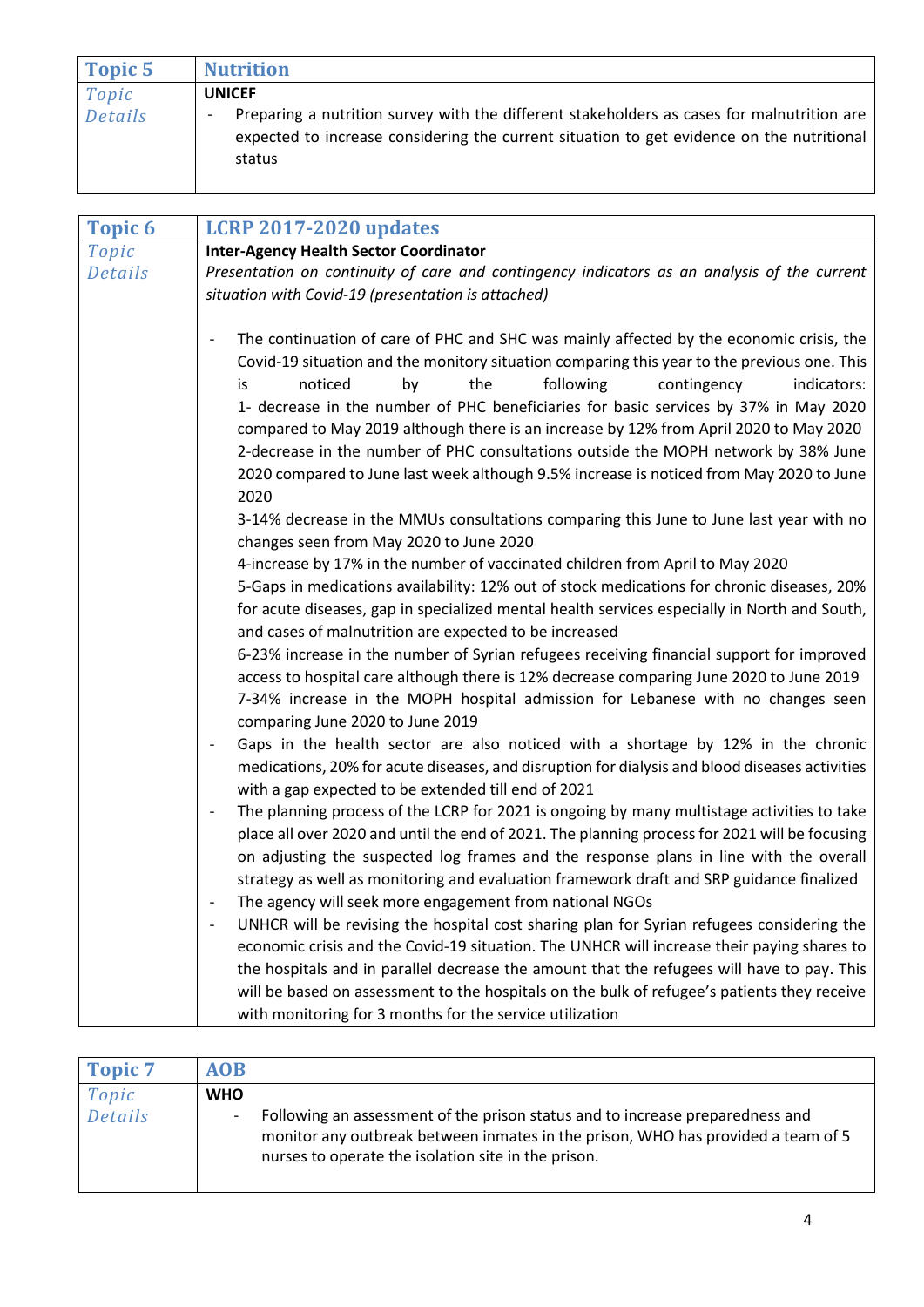## *Annex: List of Attendees*

|                                                |                            | Central Health Working Group-Attendance List - Friday 24 July 2020 |            |                                                         |
|------------------------------------------------|----------------------------|--------------------------------------------------------------------|------------|---------------------------------------------------------|
| Organization                                   | <b>Name</b>                | <b>Position</b>                                                    | Phone #    | <b>Email</b>                                            |
| <b>MSF</b>                                     | zeina ghantous             | deputy head of mission                                             | 71 326 052 | msff-beirut-deputyhom@paris.msf.org                     |
| <b>MSF</b>                                     | Micheline<br>Sarkis        | Coordination advisor                                               |            | 76174451   msf-lebanon-advisor@msf.org                  |
| HelpAge International                          | Hiba Shaer                 | <b>Health Officer</b>                                              |            | 71343717 hiba.shaer@helpage.org                         |
| Medecins du Monde                              | Hiba Charif                | PHC program manager                                                |            | 70126471   medmanag.beirut.lebanon@medecinsdumonde.net  |
| Anera                                          | Lina Atat                  | <b>MD</b> Program<br>andpharmacist                                 |            | 3976016   latat@aneralebanon.org                        |
| EU                                             | sara campinoti             | Programme Manager                                                  |            | 81696468 SAra.campinoti@eeas.europa.eu                  |
| <b>IOCC</b>                                    | Joyce Hayek                | Senior Health Officer                                              | 03-128781  | jhayek@iocc.org                                         |
| Plan International                             | Raghida<br>Hamieh          | <b>GBV Officer</b>                                                 |            | 70852327 raghida.hamieh@plan-international.org          |
| Plan International                             | Rachel challita            | Advocacy and<br>influencing manager                                | 70965255   | rachel.challita@plan-international.org                  |
| AFD                                            | Rouba El Khatib            | <b>Health Trainee</b>                                              |            | 71129294 elkhatibr@afd.fr                               |
| University of<br>Balamand                      | Bashayer Madi              | Coordinator                                                        |            | 3480954 bashayer.madi@balamand.edu.lb                   |
| IMC                                            | Iman Khalil                | <b>Health Coordinator</b>                                          | 70-973248  | ikhalil@internationalmedicalcorps.org                   |
| IMC                                            | Anil Kangal                | <b>Deputy Country Director</b>                                     |            | 71777493   akangal@internationalmedicalcorps.org        |
| HumanityandInclusion                           | Mira Daou                  | Social worker                                                      |            | 70434061 m.daou@hi.org                                  |
| <b>UNFPA</b>                                   | Maguy Ghanem               | <b>RH Specialist</b>                                               | 79151823   |                                                         |
| <b>CDLL</b>                                    | Grace El-Bitar             | Sectors coordinator                                                |            | 79316758 grace@cdll.org.lb                              |
| <b>MSF</b>                                     | <b>Chantal Lakis</b>       | Epidemiologist                                                     |            | 3543430   MSFOCB-Beirut-Epidemiologist@brussels.msf.org |
| PU-AMI                                         | Fatima Yassine             | <b>Pharmacy Specialist</b>                                         |            | 3343584 lib.pharma.coo@pu-ami.org                       |
| <b>Medical Teams</b><br>International          | Samira Youssef             | Program Manager                                                    |            | 71330295 syoussef@medicalteams.org                      |
| International<br>Committee of the Red<br>Cross | Sarah<br><b>BEKDACHE</b>   | Health Field Officer                                               | 03-531694  | sbekdache@icrc.org                                      |
| <b>MSF</b>                                     | Mirjam Slim                | dmedco                                                             |            | 1737090   msfch-lebanon-dmedco@geneva.msf.org           |
| <b>ICRC</b>                                    | Carla Zmeter               | PHC Program Manager                                                | 70/259144  | czmeter@icrc.org                                        |
| <b>Action Against Hunger</b>                   | Patricia<br>Moghames       | Nutrition and Health Co.                                           | 03-075916  | pmoghames@lb.acfspain.org                               |
| <b>UNHCR</b>                                   | Mona Kiwan                 | Bekaa Health sector<br>coordinator                                 |            | 3842562 kiwanm@unhcr.org                                |
| SAMS                                           | Sebouh Arjinian            | Med Coordinator                                                    |            | 71686645 sarjinian@sams-usa.net                         |
| LSESD/MERATH                                   | Stacey Baaklini            | Program Officer                                                    |            | 3684654 Sbaaklini@merathlebanon.org                     |
| humedica                                       | Tatjana Bojarski           | <b>Country Coordinator</b>                                         |            | 76065117 t.bojarski@humedica.org                        |
| <b>UNHCR</b>                                   | Stephanie Laba             | <b>Health Sector</b><br>Coordinator                                |            | 71911381   labas@unhcr.org                              |
| <b>URDA</b>                                    | ABDULLAH<br><b>ALOMARY</b> | Healthcare program<br>manager                                      |            | 76845419 abdullah.omari@urda.org.lb                     |
| MSF                                            | krystel<br>moussally       | regional epidemiologist                                            |            | 81313073 krystel.moussally@msf.org                      |
| LHIF                                           | Jinane SAAD                | Advocacy adviser                                                   |            | advocacy@lhif.org                                       |
| <b>WHO</b>                                     | Alissar Rady               | NPO-Team Lead                                                      |            | radya@who.int                                           |